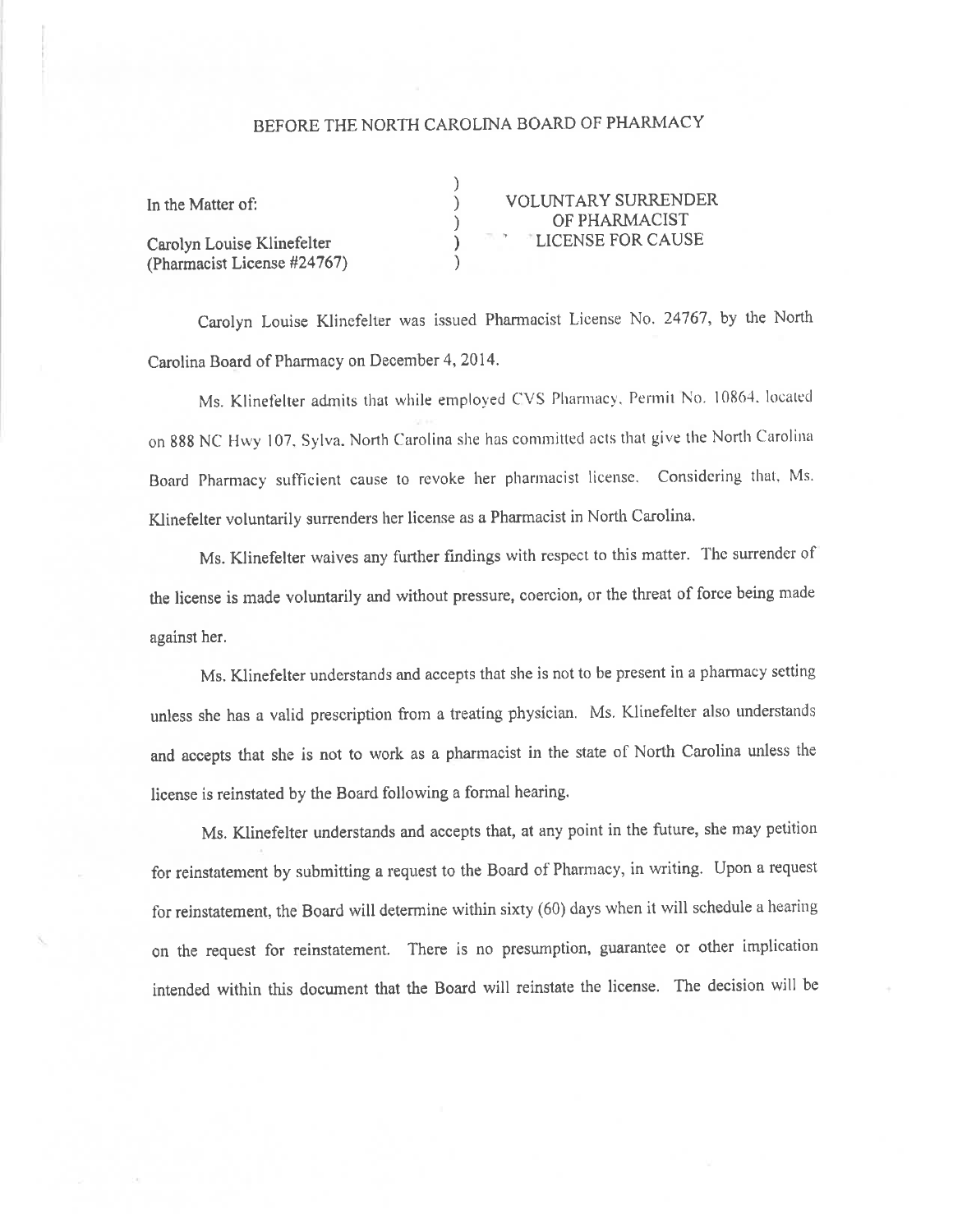made by the Board based on consideration of all available evidence presented at a formal hearing before the Board. The license will not be returned until and unless the Board issues a reinstatement order after any formal hearing.

This the  $\frac{1}{e}$  day of  $\frac{1}{e}$  2017.

Carolyn Louise Kunefelter